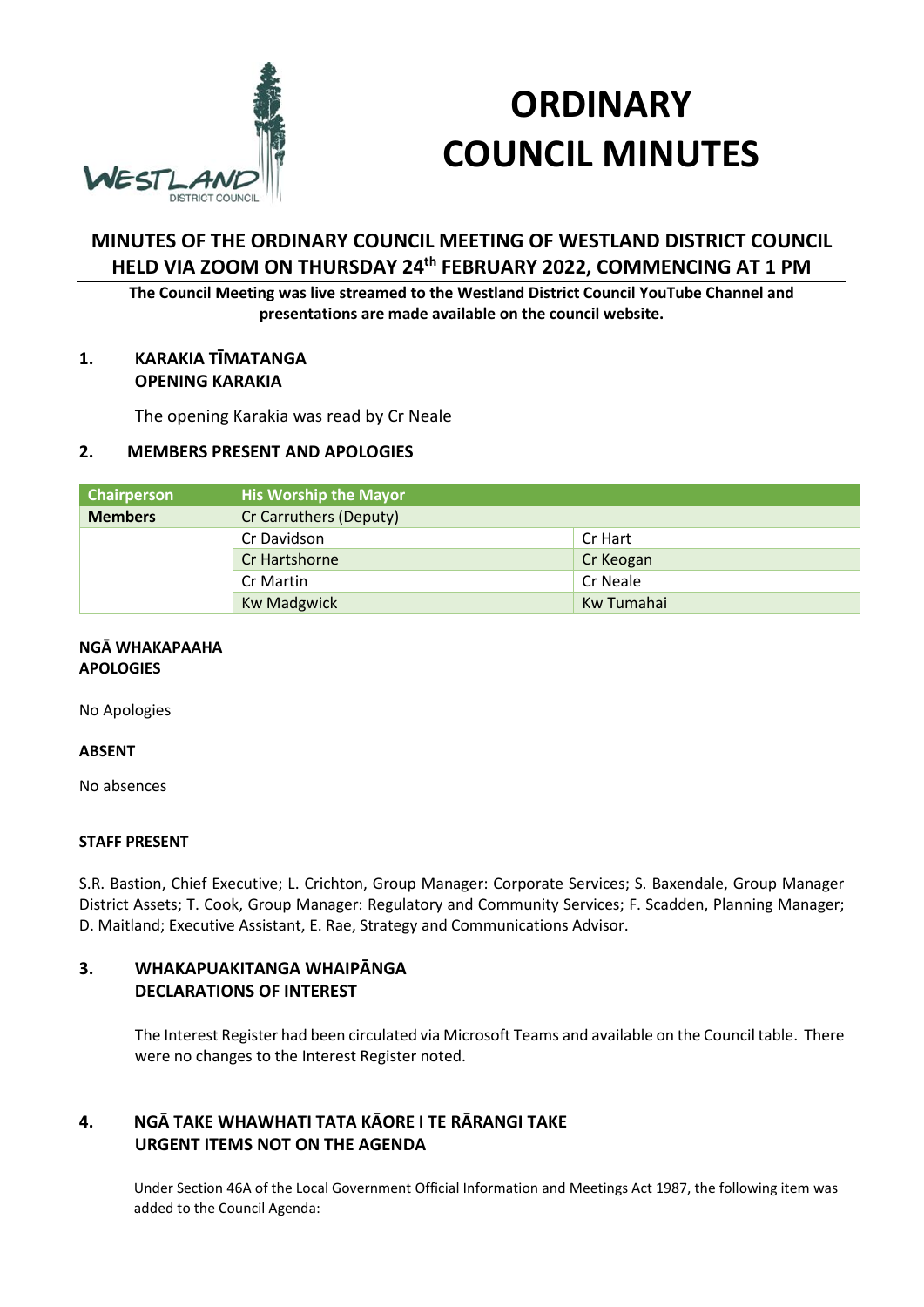The inclusion of Westland Holdings updates which was missed off the original agenda and will be included today. This will precede the discussion on the funding matter.

(i) the reason why the item is not on the agenda:

Oversight in assembling the agenda

(ii) the reason why the discussion of the item cannot be delayed until a subsequent meeting.

Required to meet their commitment to the Statement of Intent

#### **5. NGĀ MENETI O TE HUI KAUNIHERA MINUTES OF MEETINGS**

The Minutes of previous meetings were circulated separately via Microsoft Teams.

- **Ordinary Council Meeting Minutes 9th December 2021**
- **Extraordinary Council Meeting Minutes 21st December 2021**

Moved Deputy Mayor Carruthers seconded Cr Neale and **Resolved** that the Minutes of the Ordinary Council Meeting held on the 9<sup>th</sup> December 2021, and the Extraordinary Council Meeting Minutes held on  $21^{st}$  December 2021 be confirmed as a true and correct record of the meeting.

The Chair **Approved** that their digital signature be added to the confirmed Council Meeting Minutes of 9<sup>th</sup> December 2021, and the Extraordinary Council Meeting Minutes of 21<sup>st</sup> December 2021.

#### **6. ACTION LIST**

The CE spoke to the Action List and provided the following updates:

#### **Kaniere School student cycle way crossing**

Work has started on the intersection as at today's date (24 February 2022). Henry Adams has been sub-contracted by Westroads Ltd to do that work. The work is anticipated to be finished by the end of March.

#### **Speed limit review:**

A report and recommendation to Council is on the agenda for today's meeting (24 February 2022.

#### **Ross Chinese Gardens:**

The resource consent has been received and engagement with the community has been completed in terms of the diversion of Jones Creek. A project manager has been assigned to oversee the work on behalf of Council, and things are progressing in that space.

#### **Kumara Gardens:**

The community have received support from Council to get the tender document completed and is now reviewing the tenders and expect they will come back to Council in due course. This item can be removed from the action sheet.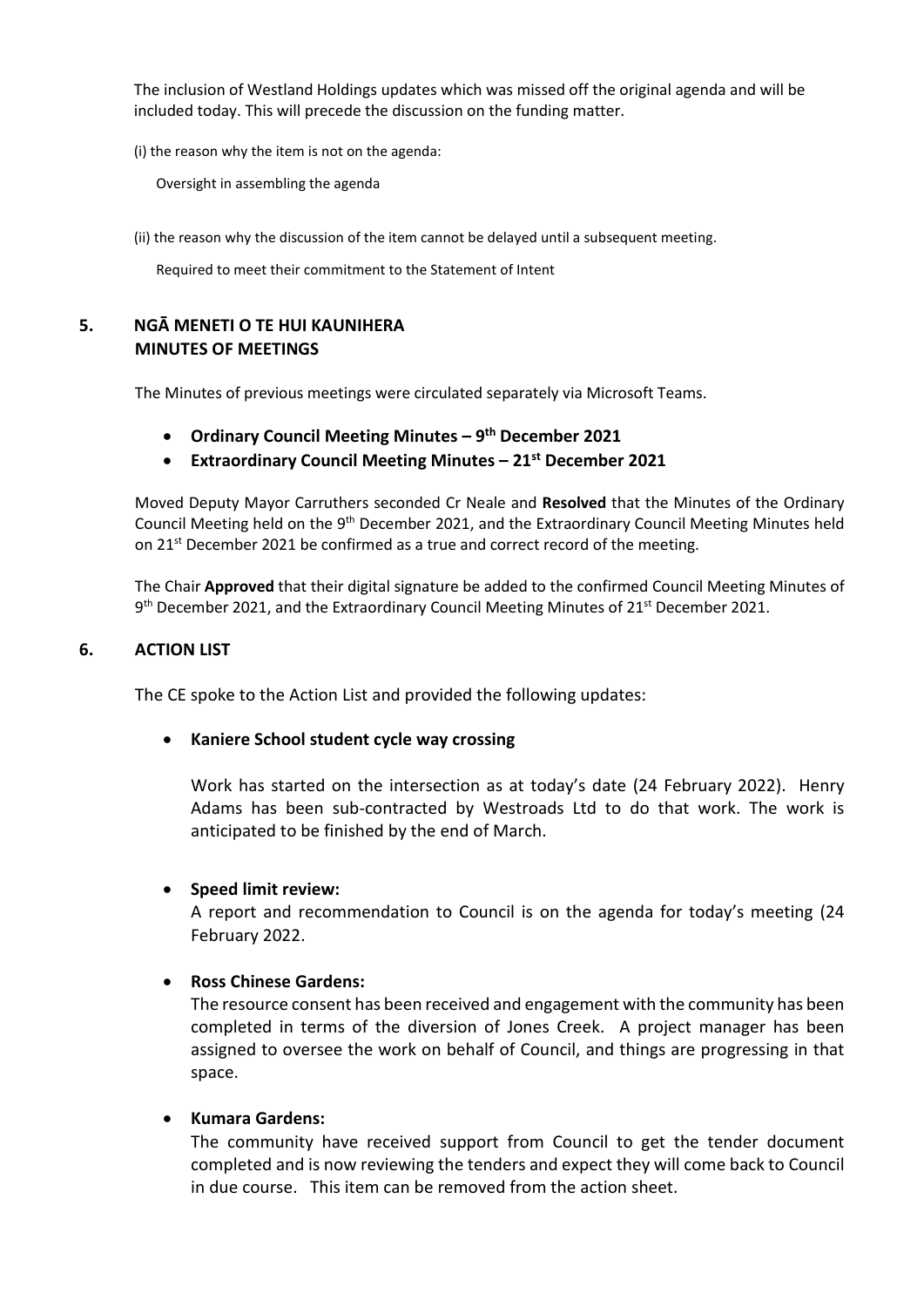#### **Revell Street Trial:**

A full report including full costings will be tabled at the March Council Meeting, which will be the end of the trial period.

## **Old Christchurch Road:**

Final costings are being prepared currently in conjunction with staff. Staff will come back to Council to determine whether there is funding available within the current budget to complete that work.

#### **Investigation Headquarters and Pakiwaitara Buildings:**

This item is regarding the current status and due diligence around the best options for Council going forward in terms of upgrades. A report will be tabled at the March Council Meeting. Work has been contracted and has made some progress, with some drafts to review week of 28 February.

#### **Road Maintenance Action Updates:**

The parking presentation was delivered to Council on the 25<sup>th</sup> January to enable work to be undertaken within the Annual Plan process.

#### **Railway Terrace:**

There is a Council resolution to change Railway Terrace Road traffic process.

#### **Footpath Programme:**

The Footpath Programme was presented to the Capital Projects and Tenders Committee meeting on the 9 February 2022. Work is approved and expected to start in March.

#### **•** Standing Committee Members Lists:

This item has been completed and can be removed from the Action List.

#### **Resource Consent Correspondence:**

This item will be discussed in the Confidential section of this Council meeting.

Moved by Cr Neale and seconded by Cr Davidson and **Resolved** that the updated Action List be received, and those items completed, be removed from the listing.

#### **7. NGĀ TĀPAETANGA PRESENTATIONS**

No Presentations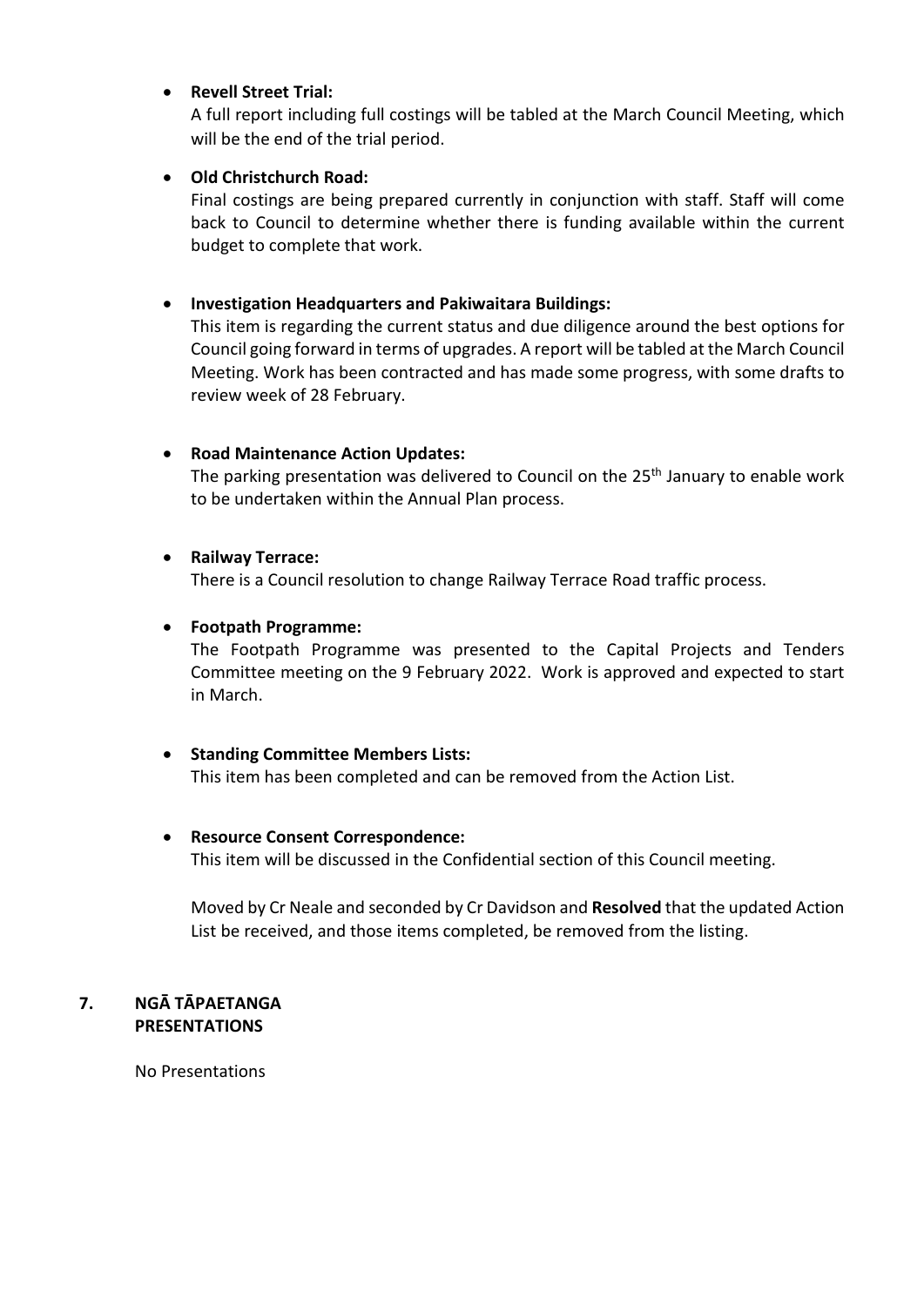#### **8. PŪRONGO KAIMAHI STAFF REPORTS**

#### **6 Monthly Westland Holdings Update Report**

The Chair and Directors of Westland Holdings Ltd (WHL) attended the meeting and provided the following update for Council:

- Council Six Month Update (Westland Holdings, Destination Westland, Westroads)
- Westland Holdings Board
- **Business Updates**
- Westland Holdings Updates
- Destination Westland Updates
- DWL Statement of comprehensive income for period ended 31 December 2021
- Westroads Updates

## **LGFA Loan to WHL**

The Chair and Directors of Westland Holdings Ltd attending and provided the following update for Council:

- 1.1. The purpose of this report is to seek Council's approval for Westland Holdings Limited to borrow funds from the Local Government Funding Authority (LGFA) and to agree to guarantee such loans.
- 1.2. That Council agree to issue sufficient shares to cover the debt through uncalled capital.
- 1.3. This issue arises because it is beneficial for Westland Holdings Limited, on behalf of Westroads Limited and Destination Westland Limited to fund borrowings from the LGFA at a lower interest rate, and LGFA require Council's approval and guarantee.
- 1.4. Council seeks to meet its obligations under the Local Government Act 2002 and the achievement of the District Vision adopted by the Council in June 2021, which are set out in the Long Term Plan 2021 - 31.
- 1.5. This report concludes by recommending that Council approves Westland Holdings Limited borrowing funds from the LGFA, agrees to guarantee the loans and agrees to the issue of sufficient shares to cover the debt with uncalled capital.

Moved by Cr Keogan, seconded by Cr Hart and Resolved that the 6 monthly Westland Holding Update presentation and verbal update from the Chair and Directors of Westland Holdings Limited (Joanne Conroy, Chris Gourley and Chris Rea) be received; and that the Council approve Westland Holdings Limited borrowing up to \$17.6 million from the LGFA and guaranteeing the loan, and that such funds be used by Westroads Limited and Destination Westland Limited; and 6 monthly updates received from Westland Holdings

 **Kumara Junction Community – application for request to access \$100k resurfacing funds:** Stage one is completed. This funding is for Stage 2, which is the upgrade of the Gentle Annie Track which will link on to the new access they have put in.

## *Kw Tumahai joined the meeting at 13:16pm.*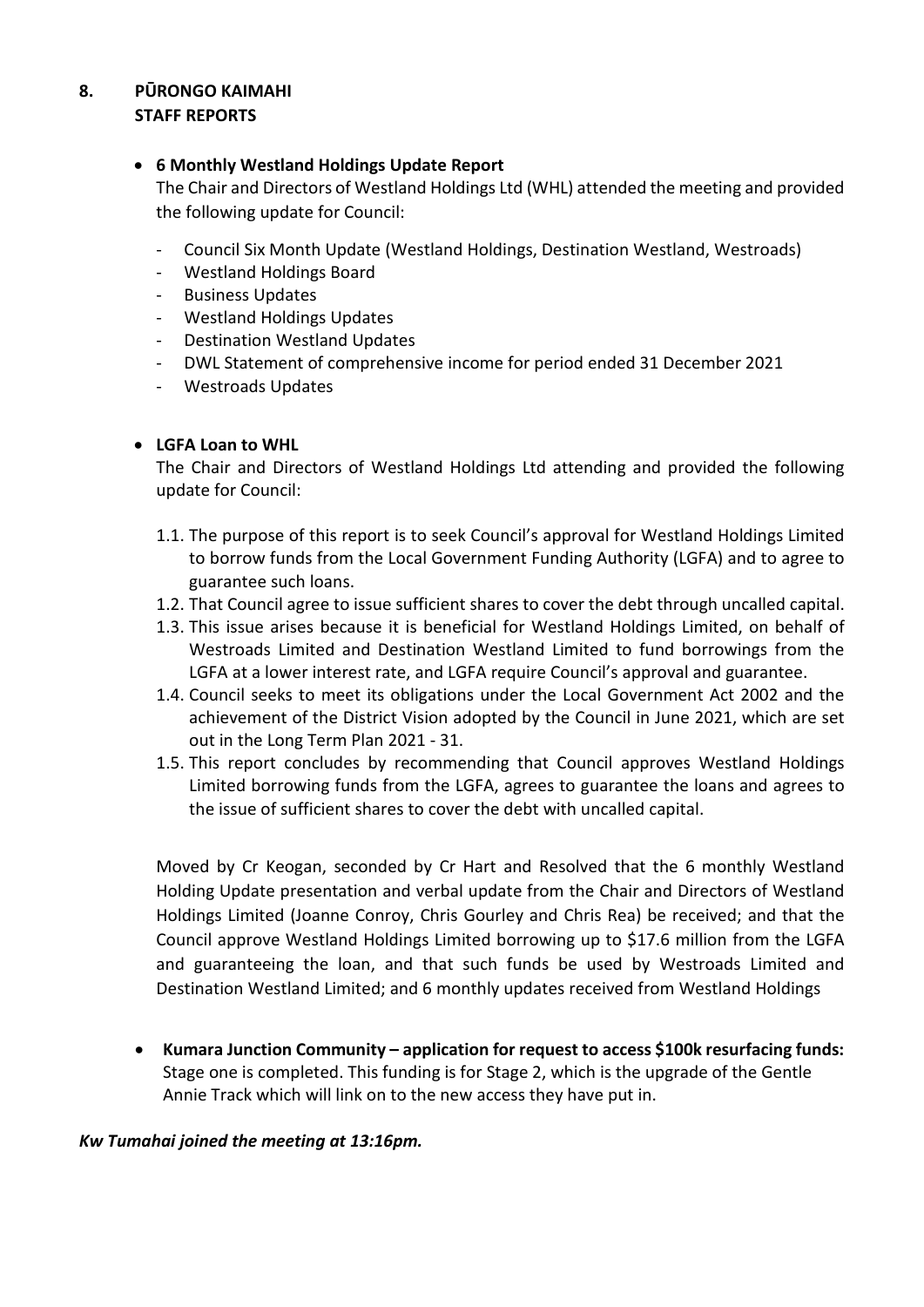Gary Hopkinson & Hecta Williams, representing the Kumara Junction Community joined the meeting at 13:27pm and provided a presentation on the following:

• Item 8: Kumara Junction – Request for Reserve Funds (Map)

Moved Deputy Mayor Carruthers seconded Cr Martin and **Resolved** that the report and presentation from the Kumara Junction Community Inc. Society representatives be approved the release of \$100,000 from the reserve fund to the Kumara Junction Community Incorporated Society for the purpose of providing recreational facilities by way of upgrading the Gentle Annie Track.

- **Kumara Junction Roundabout re: Reinstating kerb & damage done to roundabout:** Moved Cr Martin, seconded Deputy Mayor Carruthers and **Resolved** that a letter be written to the Minister of Transport regarding the issues surrounding the Kumara Junction Roundabout, requesting that immediate action be taken to rectify the situation and restore it to its previous standard.
- **West Coast Civil Defence Emergency Management Revised Partnership Agreement**  The Chief Executive spoke to this report.

The new draft partnership agreement will be coming back to Council for full adoption in March 2022.

Moved Deputy Mayor Carruthers, seconded Cr Neale and **Resolved** that the report from CE Simon Bastion be received; and that the Council endorse the West Coast Civil Defence Emergency Management Revised Partnership Agreement.

## **•** Speed Limits Consultation Document

The Transportation Manager spoke spoke to this report.

- 1.1 The purpose of the report is to seek Council approval for the Speed Limits Consultation Document.
- 1.2 This issue arises from Councils desire to further review speed limits within the Westland District Council (WDC) Roading network. Advice from Waka Kotahi is that consultation can be carried out, but final decisions should be deferred until all current ongoing changes in speed limits legislation are finalised.
- 1.3 Council seeks to meet its obligations under the Local Government Act 2022 and the achievement of the District Vision adopted by the Council in June 2021, which are set out in the Long-Term Plan 2021-31. Refer page 2 of the agenda.
- 1.4 This report concludes by recommending that Council resolves to approve the speed limits public consultation document for public consultation.

Councillors supported a shorter timeframe for consultation with the community than that proposed.

Moved Cr Martin, seconded Cr Neale and **Resolved** that the Report from the Transportation Manager regarding the Speed Limits Consultation Document be received, and that Council approve the speed limits public consultation document subject to the shorter term of 30 days.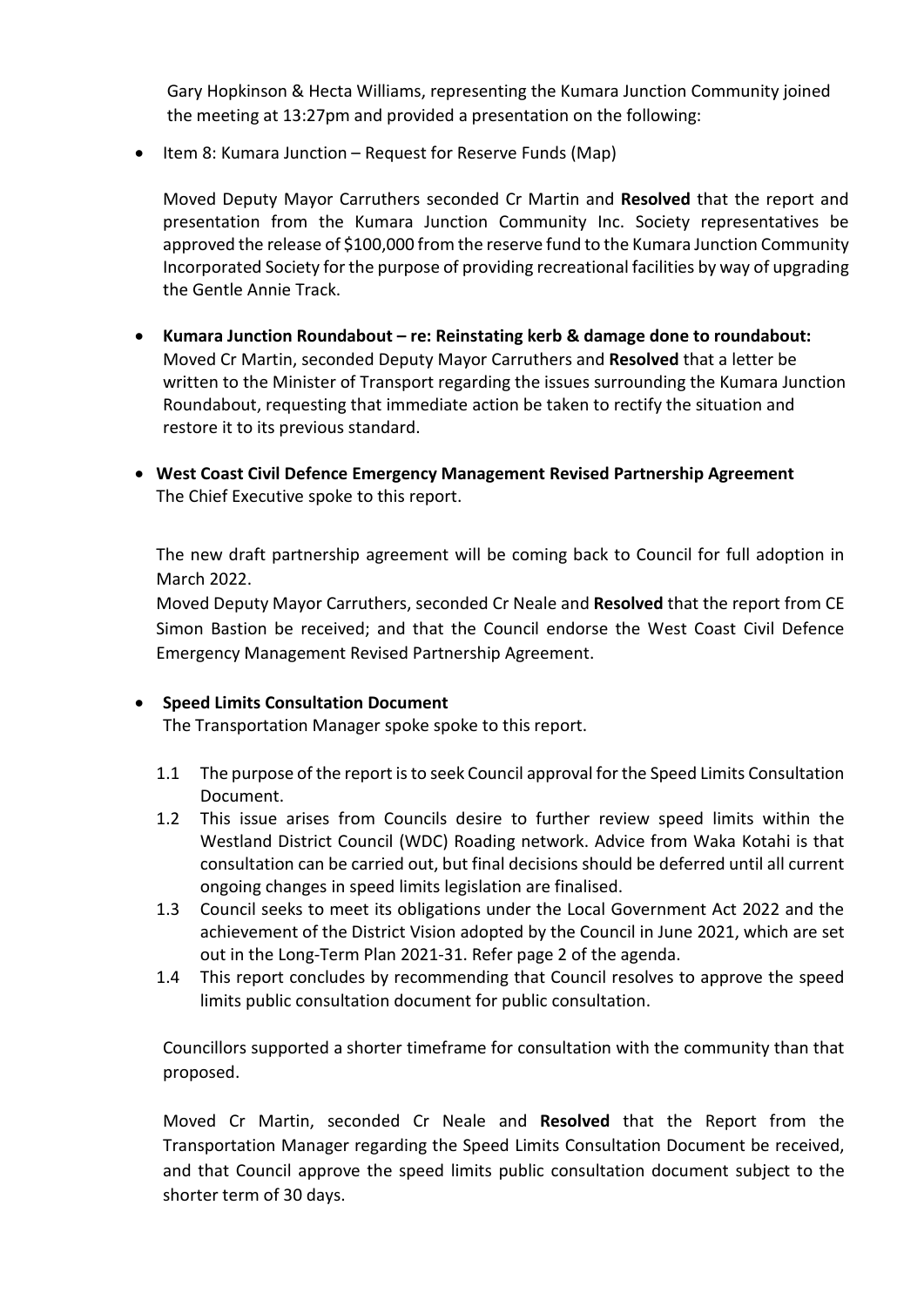#### **3 Waters Update Report**

The Chief Executive spoke to this report.

- 1.1 The purpose of the report is to update Council regarding the performance on three waters and to outline the latest position regarding national changes in the three waters regulatory environment.
- 1.2 Council seeks to meet its obligations under the Local Government Act 2002 and the achievement of the District Vision adopted by the Council in June 2021, which are set out in the Long-Term Plan 2021-31. Refer page 2 of the agenda.
- 1.3 This report concludes by recommending that Council notes the report.

Moved Cr Hart, seconded Cr Neale and **Resolved** that the 3 Waters Update Report from the Group Manager: District Assets be received.

- **Renaming of a portion of Greenstone Road**  The Transportation Manager spoke to this report.
- 1.1 The purpose of this report is to rename a section of Greenstone Road between Union Street in Kumara and Stafford Loop Road.
- 1.2 This issue arises from an anomaly in property numbering that was created in approximately 2001 when Rural Access Property ID's (RAPID) numbers were allocated within Kumara Township along Greenstone Road. There was already an existing urban numbering system in place starting at approximately Union Street and heading north. The RAPID numbering however was started at the opposite end. Since the 2 systems opposed each other there has been a refusal from the locals to adopt the RAPID system.
- 1.3 Council seeks to meet its obligations under the Local Government Act 2022 and the achievement of the District Vision adopted by the Council in June 2021, which are set out in the Long-Term Plan 2021-31. Refer page 2 of the agenda.
- 1.4 This report concludes by recommending that Council adopts a new name for the section of Greenstone Road between Union Street and Stafford Loop Road.

Moved Cr Davidson, seconded Cr Hart and **Resolved** that the report from the Transportation Manager be received; and that the section of Greenstone Road that runs from Union Street to Stafford Hill Road be named Sandys Hill Road.

# **9. KA MATATAPU TE WHAKATAUNGA I TE TŪMATANUI RESOLUTION TO GO INTO PUBLIC EXCLUDED**

(to consider and adopt confidential items)

 Moved Deputy Mayor Carruthers, seconded Cr Martin and **Resolved** that Council confirm that the public were excluded from the meeting in accordance with Section 48, Local Government Official Information and Meetings Act 1987 at 3.30 pm.

The general subject of the matters to be considered while the public are excluded, the reason for passing this resolution in relation to each matter and the specific grounds under Section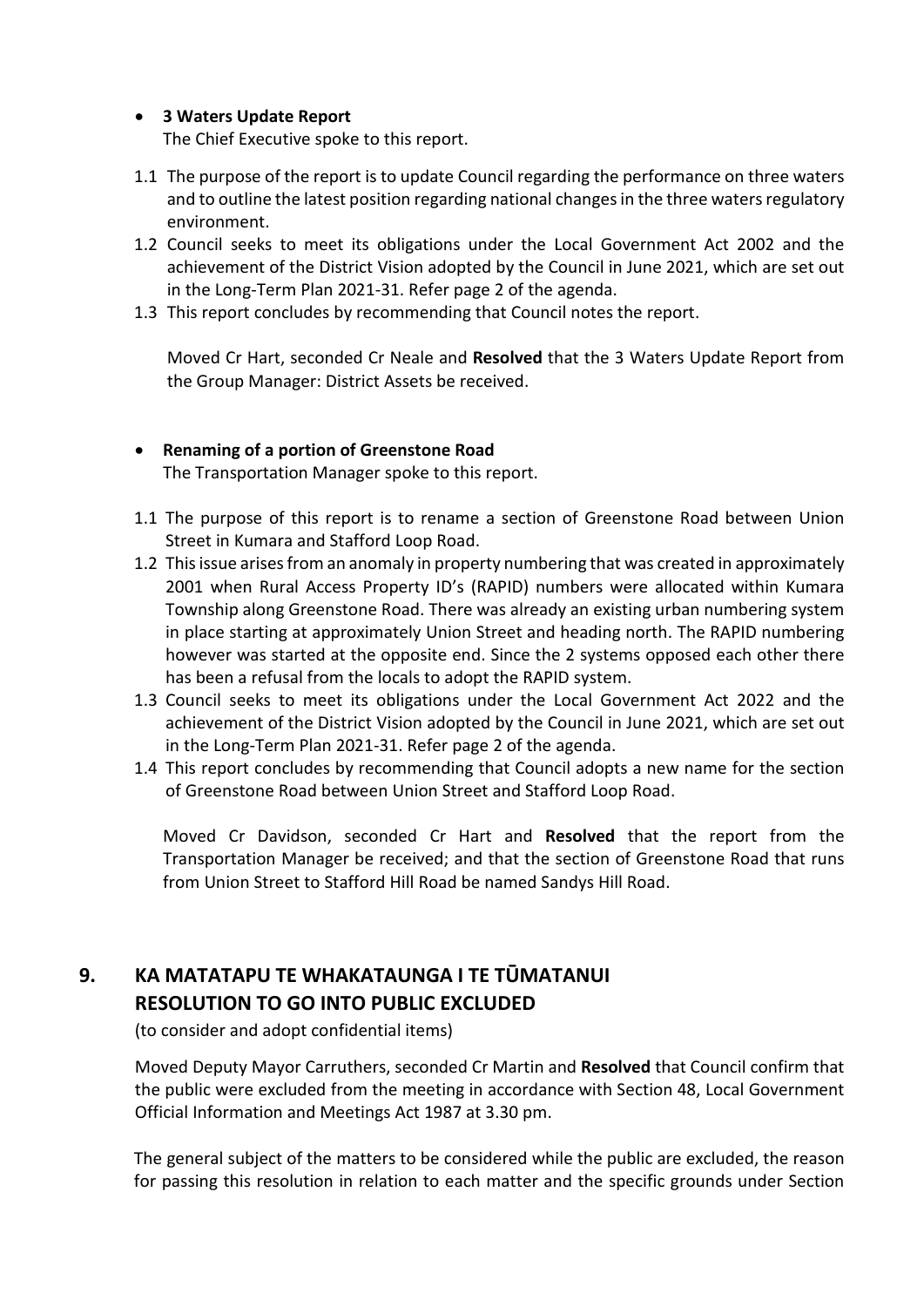| <b>Item</b><br>No. | <b>General subject of</b><br>each matter to be<br>considered                    | <b>Reason for passing</b><br>this resolution in<br>relation to each<br>matter | Ground(s) under Section 48(1) for the<br>passing of this resolution                                                                                                                                                       |
|--------------------|---------------------------------------------------------------------------------|-------------------------------------------------------------------------------|---------------------------------------------------------------------------------------------------------------------------------------------------------------------------------------------------------------------------|
| 1.                 | Confidential Minutes-<br>9 December 2021                                        | Good<br>reason<br>to<br>withhold exist under<br>Section 7                     | That the public conduct of the relevant<br>part of the proceedings of the meeting<br>would be likely to result in the disclosure<br>of information for which good reason for<br>withholding exists.<br>Section $48(1)(a)$ |
| 2.                 | Transfer of Aged Care<br>Land and Buildings -<br>Depreciation<br>Fund<br>Issue  | Good<br>reason<br>to<br>withhold exist under<br>Section 7                     | That the public conduct of the relevant<br>part of the proceedings of the meeting<br>would be likely to result in the disclosure<br>of information for which good reason for<br>withholding exists.<br>Section $48(1)(a)$ |
| 3.                 | Sale<br>Proposed<br>of<br>Municipal Reserve, Pt<br>Res, Town of Hokitika        | Good<br>reason<br>to<br>withhold exist under<br>Section 7                     | That the public conduct of the relevant<br>part of the proceedings of the meeting<br>would be likely to result in the disclosure<br>of information for which good reason for<br>withholding exists.<br>Section $48(1)(a)$ |
| 4.                 | Proposed East Town<br>Belt Road Exchange by<br><b>Westland Milk</b><br>Products | Good<br>reason<br>to<br>withhold exist under<br>Section 7                     | That the public conduct of the relevant<br>part of the proceedings of the meeting<br>would be likely to result in the disclosure<br>of information for which good reason for<br>withholding exists.<br>Section $48(1)(a)$ |
| 5.                 | Planning Matters-<br>Signage, Planning<br>Matters, Resource<br>Consents         | Good<br>reason<br>to<br>withhold exist under<br>Section 7                     | That the public conduct of the relevant<br>part of the proceedings of the meeting<br>would be likely to result in the disclosure<br>of information for which good reason for<br>withholding exists.<br>Section $48(1)(a)$ |

48(1) of the Local Government Official Information and Meetings Act 1987 for the passing of the resolution are as follows:

This resolution is made in reliance on sections 48(1)(a) and (d) of the Local Government Official Information and Meetings Act 1987 and the particular interests or interests protected by section 7 of